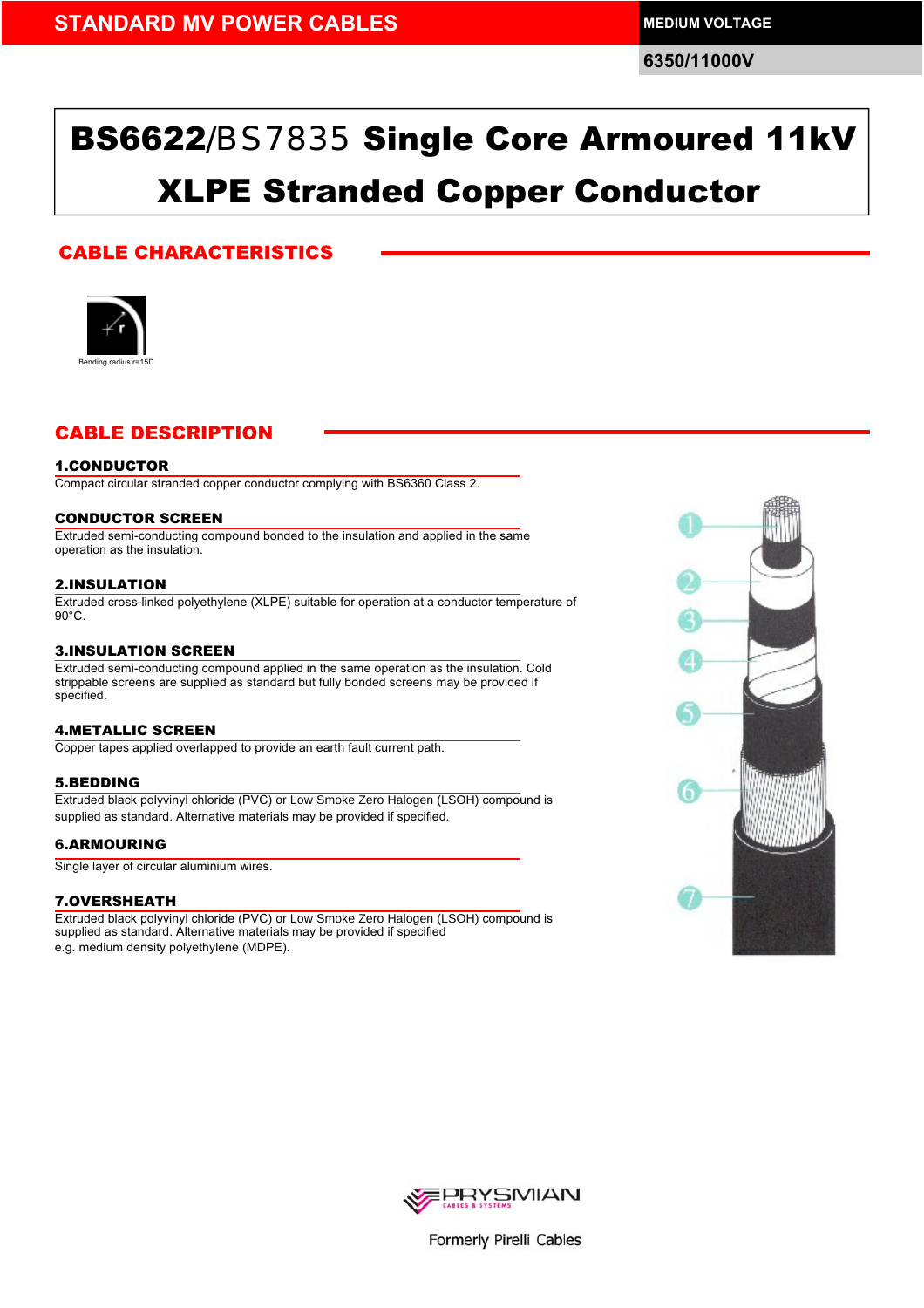**6350/11000V**

# BS6622/BS7835 Single Core Armoured 11kV XLPE Stranded Copper Conductor

### **<sup>C</sup>onstructional Data**

| Cross-<br>sectional<br>area<br>mm <sup>2</sup> | Minimum average<br>thickness of<br>insulation<br>mm | Nominal diameter<br>over insulation<br>mm | Nominal thickness<br>of PVC/LSOH bedding<br>m <sub>m</sub> | Nominal number<br>and diameter of<br>armoured wires<br>no/mm | <b>Nominal thickness</b><br>of PVC/LSOH<br>oversheath mm | <b>Nominal overall</b><br>diameter of<br>cable<br>mm |
|------------------------------------------------|-----------------------------------------------------|-------------------------------------------|------------------------------------------------------------|--------------------------------------------------------------|----------------------------------------------------------|------------------------------------------------------|
| 50                                             | 3.4                                                 | 17.0                                      | 1.2                                                        | 39/1.6                                                       | 1.8                                                      | 27.7                                                 |
| 70                                             | 3.4                                                 | 18.8                                      | 1.2                                                        | 42/1.6                                                       | 1.9                                                      | 29.7                                                 |
| 95                                             | 3.4                                                 | 20.5                                      | 1.2                                                        | 45/1.6                                                       | 1.9                                                      | 31.4                                                 |
| 120                                            | 3.4                                                 | 22.0                                      | 1.2                                                        | 47/1.6                                                       | 2.0                                                      | 33.1                                                 |
| 150                                            | 3.4                                                 | 23.3                                      | 1.2                                                        | 40/2.0                                                       | 2.1                                                      | 35.4                                                 |
| 185                                            | 3.4                                                 | 25.1                                      | 1.2                                                        | 43/2.0                                                       | 2.1                                                      | 37.2                                                 |
| 240                                            | 3.4                                                 | 27.3                                      | 1.2                                                        | 46/2.0                                                       | 2.2                                                      | 39.8                                                 |
| 300                                            | 3.4                                                 | 29.6                                      | 1.2                                                        | 49/2.0                                                       | 2.3                                                      | 42.3                                                 |
| 400                                            | 3.4                                                 | 32.3                                      | 1.2                                                        | 53/2.0                                                       | 2.4                                                      | 45.2                                                 |
| 500                                            | 3.4                                                 | 35.2                                      | 1.3                                                        | 46/2.5                                                       | 2.5                                                      | 49.5                                                 |
| 630                                            | 3.4                                                 | 38.6                                      | 1.4                                                        | 50/2.5                                                       | 2.6                                                      | 53.3                                                 |
| 800                                            | Please refer to                                     | our technical                             | department                                                 | for further                                                  | information                                              | ٠                                                    |
| 1000                                           | Please refer to                                     | our technical                             | department                                                 | for further                                                  | information                                              |                                                      |

| <b>Cross-sectional</b><br>area<br>mm <sup>2</sup> | Appoximate<br>cable weight<br>kg/m | Nominal drum<br>length<br>m | Minimum bending<br>radius<br>mm | Nominal internal<br>diameter of ducts<br>mm |
|---------------------------------------------------|------------------------------------|-----------------------------|---------------------------------|---------------------------------------------|
| 50                                                | 1.3                                | 1000                        | 450                             | 100                                         |
| 70                                                | 1.6                                | 1000                        | 450                             | 100                                         |
| 95                                                | 1.9                                | 1000                        | 500                             | 100                                         |
| 120                                               | 2.2                                | 500                         | 500                             | 100                                         |
| 150                                               | 2.6                                | 500                         | 550                             | 100                                         |
| 185                                               | 3.0                                | 500                         | 600                             | 100                                         |
| 240                                               | 3.6                                | 500                         | 600                             | 100                                         |
| 300                                               | 4.3                                | 500                         | 650                             | 100                                         |
| 400                                               | 5.2                                | 300                         | 700                             | 100                                         |
| 500                                               | 6.5                                | 300                         | 750                             | 100                                         |
| 630                                               | 7.9                                | 300                         | 800                             | 100                                         |
| 800                                               | Please refer                       | to our technical            | department for                  | further information                         |
| 1000                                              | Please refer                       | to our technical            | department for                  | further information                         |



Formerly Pirelli Cables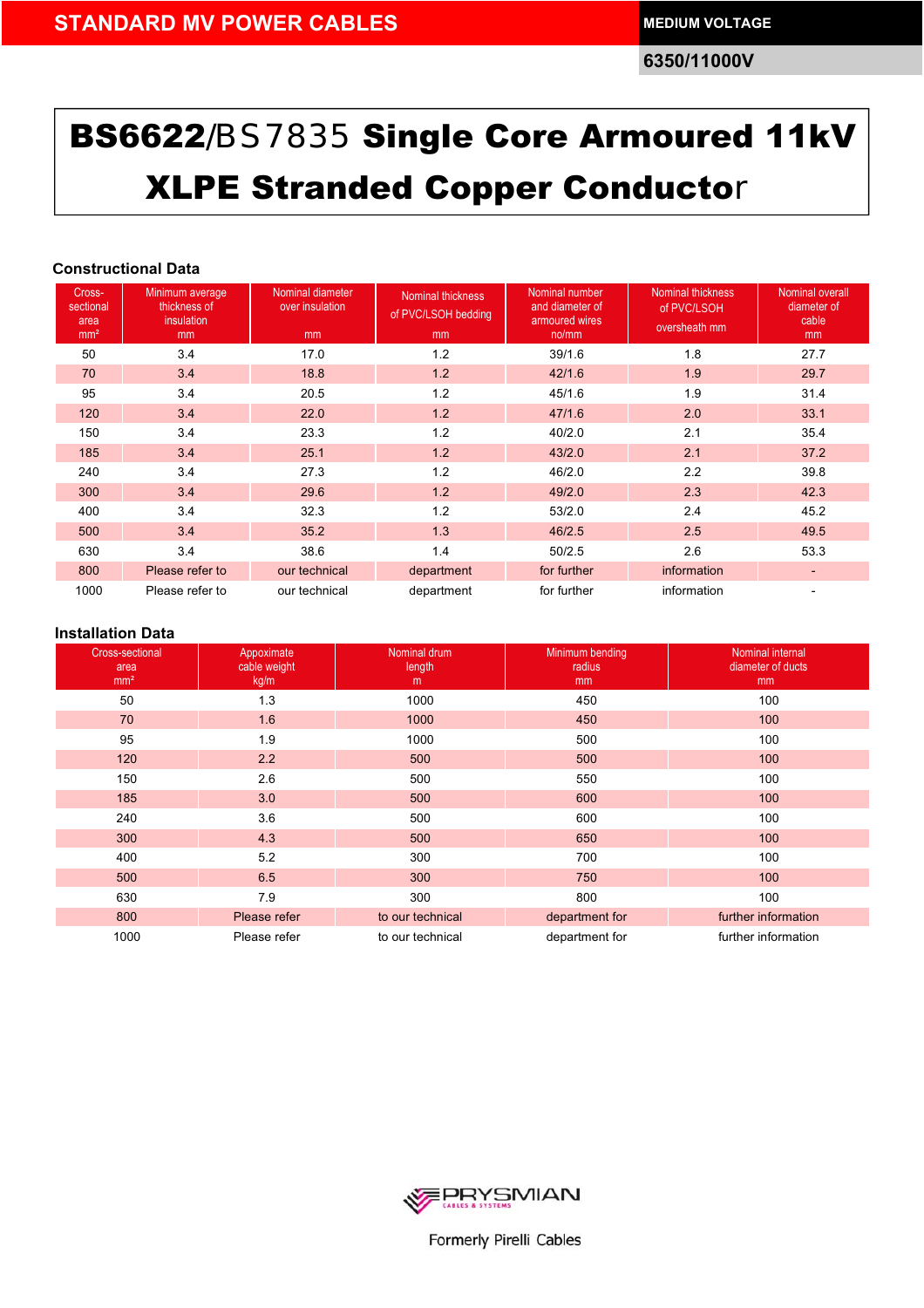**6350/11000V**

## BS6622/BS7835 Single Core Armoured11kV XLPE Stranded Copper Conductor

### **<sup>E</sup>lectrical Data**

| <b>Cross-sectional</b><br>area | Maximum DC resistance<br>of conductor<br>at $20^{\circ}$ C | Maximum AC resistance<br>of conductor<br>at $90^{\circ}$ C | Reactance at 50Hz | Impedance at 50Hz | <b>Maximum Capacitance</b> | Maximum charging current<br>at normal voltage<br>and frequency |
|--------------------------------|------------------------------------------------------------|------------------------------------------------------------|-------------------|-------------------|----------------------------|----------------------------------------------------------------|
| mm <sup>2</sup>                | µOhms/m                                                    | µOhms/m                                                    | $\mu$ Ohms/m      | $\mu$ Ohms/m      | pF/m                       | mA/m                                                           |
| 50                             | 387                                                        | 494                                                        | 138               | 512               | 252                        | 0.5                                                            |
| 70                             | 268                                                        | 343                                                        | 130               | 366               | 288                        | 0.58                                                           |
| 95                             | 193                                                        | 248                                                        | 123               | 276               | 323                        | 0.65                                                           |
| 120                            | 153                                                        | 196                                                        | 118               | 229               | 353                        | 0.71                                                           |
| 150                            | 124                                                        | 159                                                        | 117               | 197               | 380                        | 0.76                                                           |
| 185                            | 99.1                                                       | 128                                                        | 112               | 169               | 416                        | 0.83                                                           |
| 240                            | 75.4                                                       | 98                                                         | 109               | 146               | 460                        | 0.92                                                           |
| 300                            | 60.1                                                       | 80                                                         | 105               | 131               | 506                        | 1.01                                                           |
| 400                            | 47                                                         | 64                                                         | 101               | 119               | 561                        | 1.12                                                           |
| 500                            | 36.6                                                       | 51                                                         | 99.8              | 112               | 619                        | 1.24                                                           |
| 630                            | 28.3                                                       | 42                                                         | 96.5              | 105               | 698                        | 1.37                                                           |
| 800                            | Please refer                                               | to our technical                                           | department        | for               | further                    | information                                                    |
| 1000                           | Please refer                                               | to our technical                                           | department        | for               | further                    | information                                                    |

### **Ratings Data**

| ີ<br>Cross-                        |                           | <b>Current Ratings</b>      | <b>Short Circuit Ratings</b>  |                                                          |                                                                   |
|------------------------------------|---------------------------|-----------------------------|-------------------------------|----------------------------------------------------------|-------------------------------------------------------------------|
| secttional area<br>mm <sup>2</sup> | Laid in<br>ground<br>Amps | Drawn into<br>ducts<br>Amps | Laid in<br>air<br><b>Amps</b> | One secomd short<br>circuit rating<br>of conductor<br>kA | One second short<br>circuit rating of<br>copper tape screen<br>kA |
| 50                                 | 220                       | 220                         | 250                           | 6.8                                                      |                                                                   |
| 70                                 | 270                       | 260                         | 310                           | 9.8                                                      | <b>Typically</b>                                                  |
| 95                                 | 320                       | 305                         | 375                           | 13.3                                                     | less                                                              |
| 120                                | 360                       | 340                         | 430                           | 17.2                                                     | then                                                              |
| 150                                | 410                       | 375                         | 490                           | 21.2                                                     | 1kA                                                               |
| 185                                | 455                       | 410                         | 550                           | 26.6                                                     | ٠                                                                 |
| 240                                | 520                       | 460                         | 650                           | 34.9                                                     |                                                                   |
| 300                                | 580                       | 500                         | 740                           | 43.8                                                     |                                                                   |
| 400                                | 650                       | 530                         | 840                           | 57.3                                                     |                                                                   |
| 500                                | 710                       | 570                         | 930                           | 72.3                                                     |                                                                   |
| 630                                | 760                       | 620                         | 1040                          | 91.2                                                     |                                                                   |
| 800                                | Please refer to           | our technical               | department for                | furter information                                       |                                                                   |
| 1000                               | Please refer to           | our technical               | department for                | furter information                                       |                                                                   |

Current Rating Conditions:

| <b>Ground Temperature</b>  | $15^{\circ}$ C      |
|----------------------------|---------------------|
| Ambient temperature (air)  | $25^{\circ}c$       |
| Depth of Burial            | 0.8 <sub>m</sub>    |
| Thermal Resistance of Soil | $1.2^{\circ}$ C m/W |

Single core cables in trefoil, bonded and earthed at both ends.

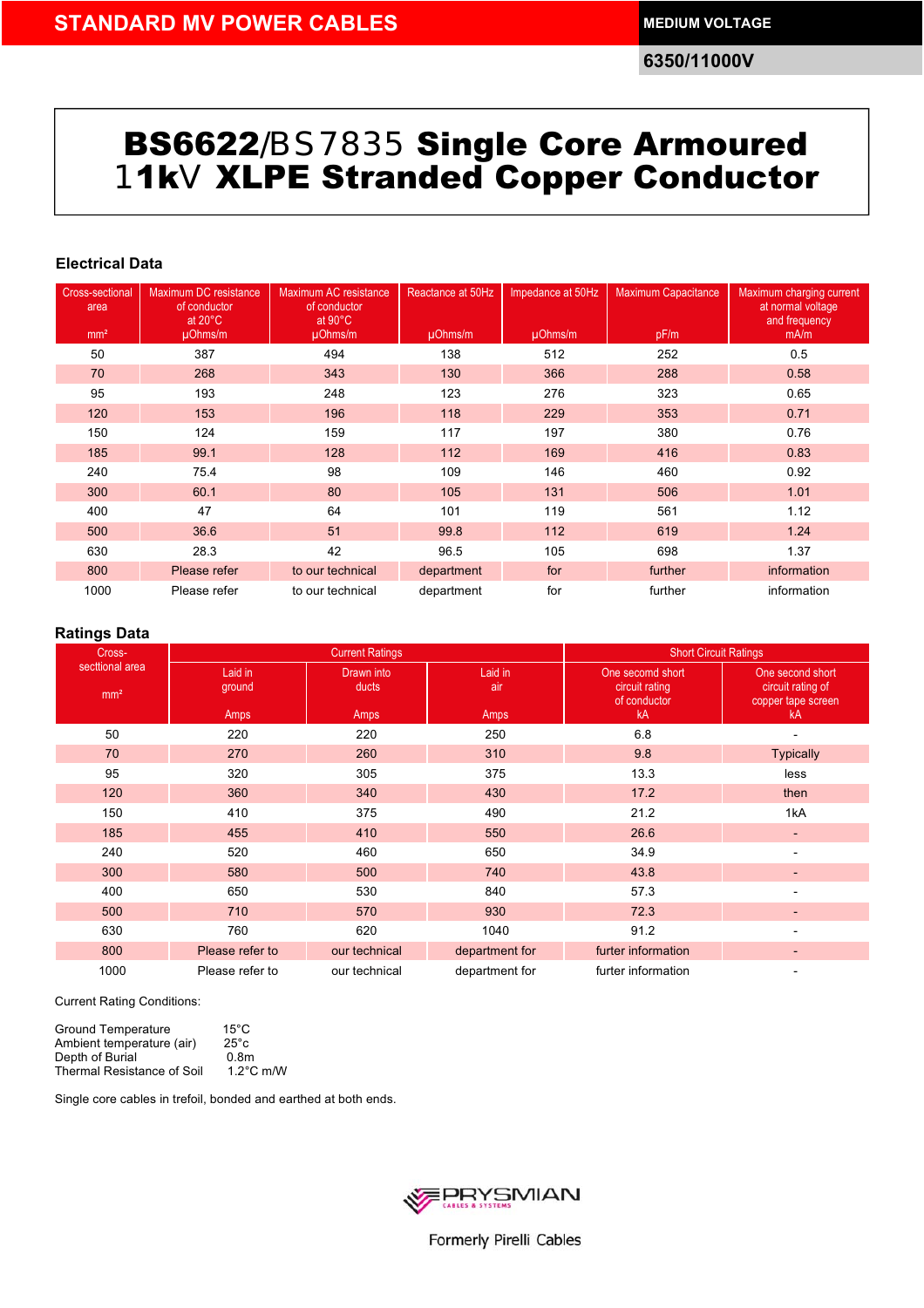



Issue No: 1

### Certificate of Product Approval

### Licensee: **Prysmian Cables & Systems Ltd**

Chickenhall Lane, Eastleigh, SO50 6YU, Hampshire, United Kingdom

Factory: Oak Road

Wrexham Industrial Estate, Wrexham, LL13 9PH, Clwyd, United Kingdom

Standard: BS 7835:2007 Incorporating Corrigendum No.1

Description: Medium voltage power cables up to 33kV with LSHF sheathing

Details:

Stranded circular copper or aluminium class 2 conductors. XLPE insulation. Bonded or strippable semi-conducting insulation screen. Copper tape and/or copper wire screened. Low smoke, zero halogen, extruded inner sheath. Aluminium round wire armoured (single-core cables). Galvanised steel round wire armoured (3-core cables). LTS-1 low smoke, zero halogen, extruded outer sheath. Voltage ratings: 6.35/11(12)kV

> Materials: Insulation XLPE, Sheath LTS 1

> > Brand Name: N/A

Origin Mark: PRYSMIAN (W)

**Permissible Approval Marks:**





**BASEC** name

**BASEC** roundel



Expiry date: 06/02/2023

Signed for and on behalf of the British Approvals Service for Cables

lohy iover Date: 06/02/2020

Date of original issue: 06/02/2020

Check BASEC website to verify validity.

Page 1 of 2

BASEC, Presley House, Presley Way, Milton Keynes, MK8 0ES, Registered in England No. 1150237, Tel: +44(0)1908267300 Email: mail@basec.org.uk, Web: www.basec.org.uk